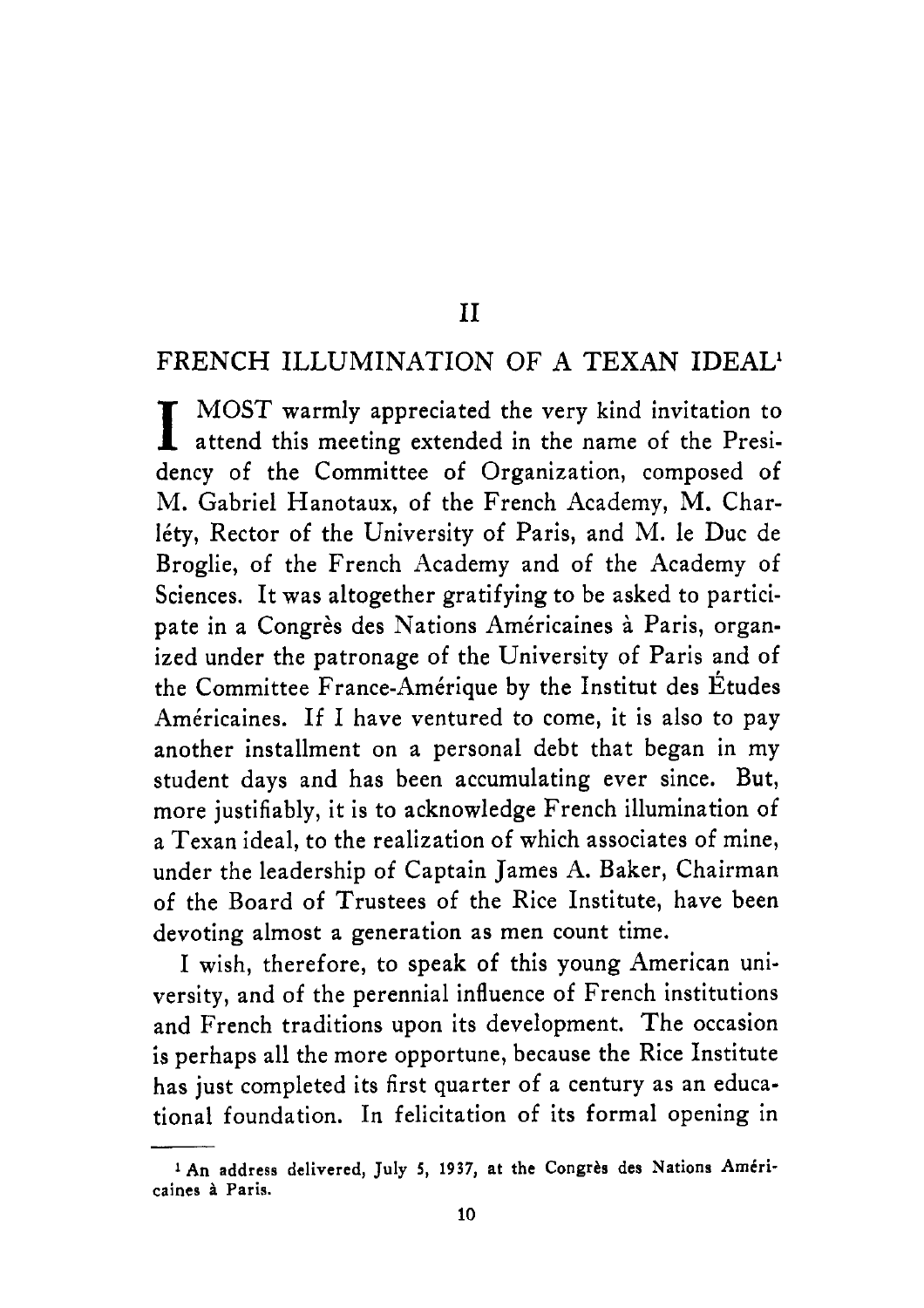the autumn of 1912, the late M. Liard, President of the Council and Vice-Rector of the University of Paris-mediaeval mother and model of modern universities-sent us a friendly letter of good will at the hands of M. Emile Borel, the eminent mathematician, accompanied by Mme. Émile Borel, who had already attained distinction in the literary world.

Achieving a career as member of parliament, cabinet minister, and President of the Academy of Sciences, Professor Borel, if I may be permitted to say as much, has worthily maintained for science in the service of the government, a French tradition that has carried on from the Marquis de Laplace in the eighteenth century to Mme. Curie-Joliot of the present day. In America the scholar has of late been coming more and more to the front in public service, through voluntary associations of well-nigh infinite variety, as well as in many branches of the state and federal governments. As a matter of fact, however, there have always been scholars in American public life, from the founding of the Republic on, not many, but scholars. For example, Benjamin Franklin and Thomas Jefferson, who had intimate residential relations and responsibilities in France, jump at once to mind. And from our more recent history, you may recall a remarkable sequence, namely, twenty years of the national presidency occupied by Theodore Roosevelt, the twenty-sixth, William Howard Taft, the twenty-seventh, and Woodrow Wilson, the twenty-eighth president, and, respectively, graduates of Harvard, Yale, and Princeton. To ideals of Franklin and Jefferson, realized in the American Philosophical Society, founded by Franklin, and in the University of Virginia, of which Jefferson justly described himself as the father, the Rice Institute is under tribute, while from the more immediate past to which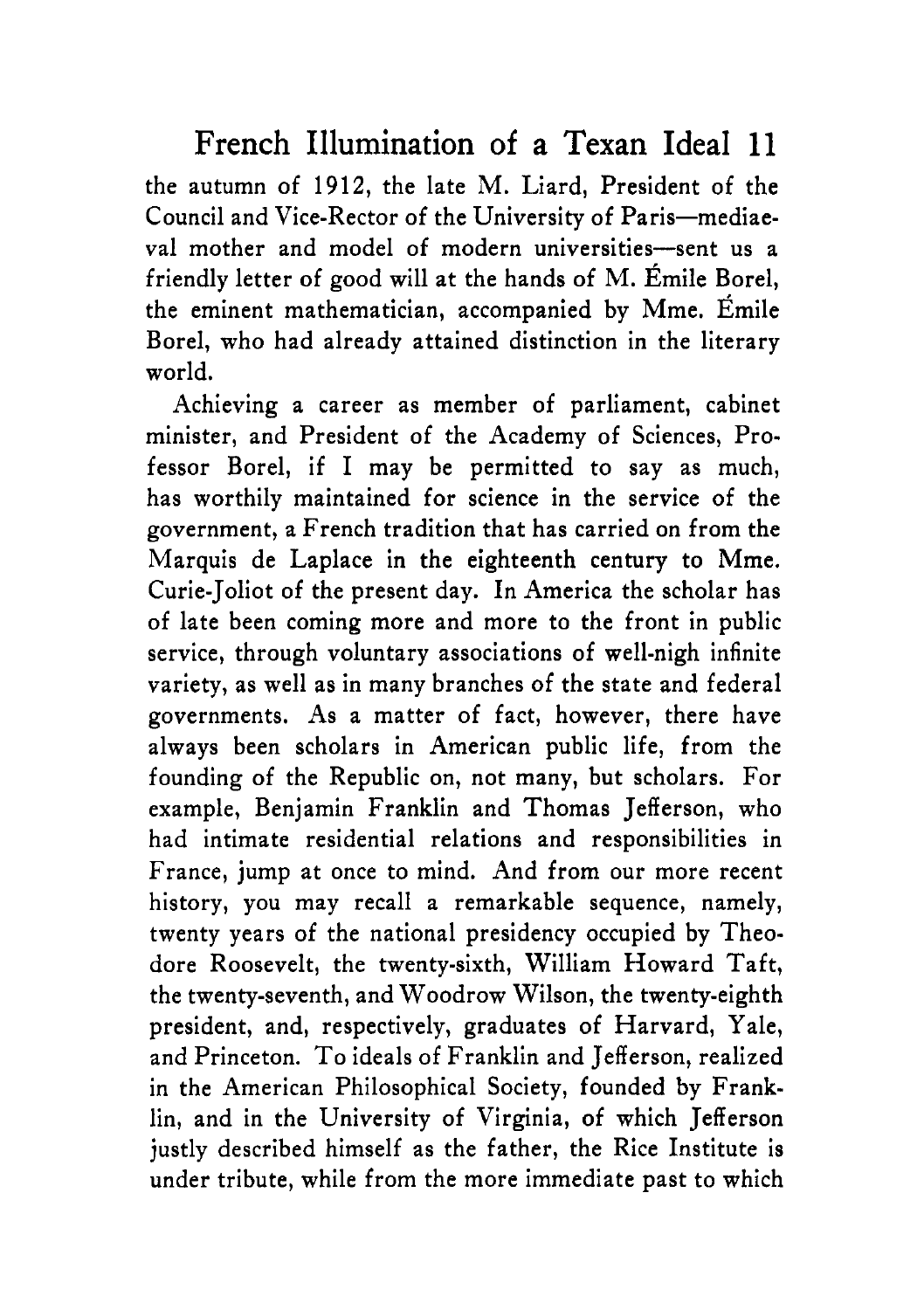I have just animadverted, Grover Cleveland, Theodore Roosevelt, and Woodrow Wilson gave freely of advice and counsel to the Rice Trustees in the preparation of their early plans, while William Howard Taft later actually inaugurated the institution's first lectureship in public affairs, the Godwin Lectureship.

The first public mention of the Rice Institute abroad was made in the Amphithéâtre Richelieu of the Sorbonne in the autumn of 1908. The mention occurred in the sixth of a series of twenty-six *Confirences* given on the Hyde Foundation at the University of Paris and repeated in part at other universities of France, by the late Professor Henry van Dyke of Princeton University, subsequently United States Minister to the Netherlands. The lectures were delivered in English and afterwards translated into French and published under the title, *Le Génie de l'Amérique*. The reference to the Rice Institute was, to be sure, only a passing one, almost wholly anonymous in character, but I had the honor of sitting in the audience and to me the experience was an unforgettable experience.

Three years later, in 1911, after a round-the-world journey from Paris through the major university and scientific establishments of the learned world, and after laborious days on the plains of Texas, I was again in Paris discussing with friends new and old the inaugural programme of our prospective university of liberal and technical learning, avowedly dedicated to the advancement of letters, science, and art. In particular, through the good offices of Professor Jacques Hadamard of the College de France, the consent of the late Henri Poincaré was obtained to come and participate in the opening academic festival. Poincaré's acceptance gained for us a hearing on the part of other European scholars and scientists. And ultimately a goodly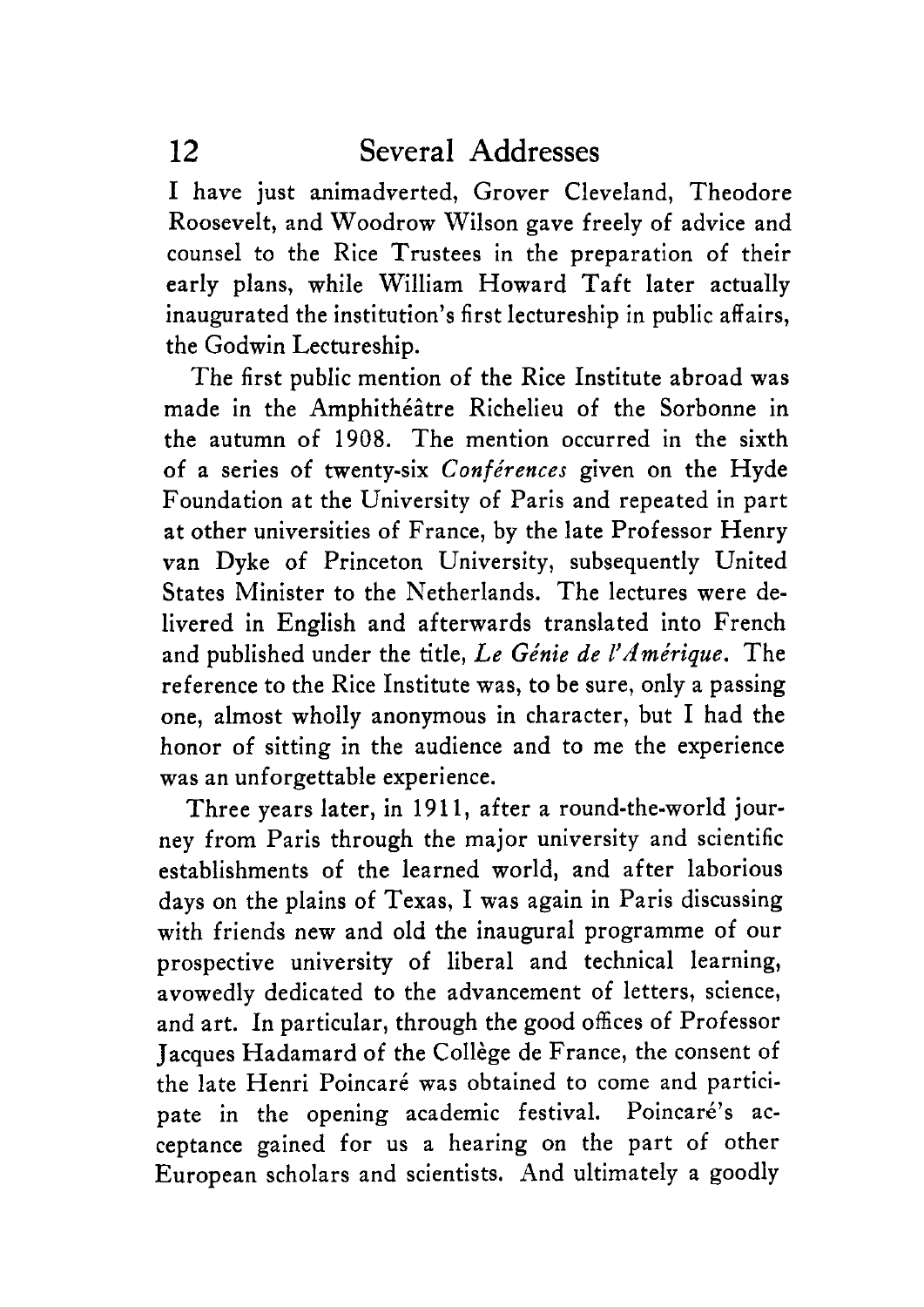company agreed to assist in launching the new university, a company representing the fundamental sciences of mathematics, physics, chemistry, and biology, and the liberal humanities of history, letters, philosophy, and art. Alas, the lamented death of Poincaré, to our everlasting regret, anticipated the event, but he would have shared our pride in the happy circumstance that Altamira of Madrid, Borel of Paris, Volterra of Rome, de Vries of Amsterdam, Jones of Glasgow, and Ramsay of London, each delivered three inspiring lectures in our hearing, while Croce of Naples, Kikuchi of Tokio, Mackail of Oxford, Ostwald of Gross-Bothen, and Størmer of Oslo each contributed a series of three lectures all of which were also published, together with addresses of many official representatives of Church, State, and University, in the three volumes of *The Book of the Opening of the Rice Institute.* 

Our visitors found the first buildings of the institution rising as rare flowers in the wilderness of a virgin prairie. Designed under the direction of Mr. Ralph Adams Cram of Boston and New York, their architecture reveals in manifold ways the influence of early Mediterranean periods : vaulted Byzantine cloisters, exquisite Dalmatian brickwork, together with Spanish and Italian elements in profusion; all in a richness of color permissible only in climates similar to our own. A dominant warm gray tone is established by the use of a local pink brick, a delicately tinted marble from the Ozark Mountains, and Texas granite, though the color scheme undergoes considerable variation by the studied use of tiles and foreign marbles. To meet the local climatic conditions the buildings have been pierced by loggias and many windows, while long shaded cloisters open to the prevailing winds. On the seventy-fifth anniversary (2 March 1911) of Texas Independence, the Rice Trustees laid the cornerstone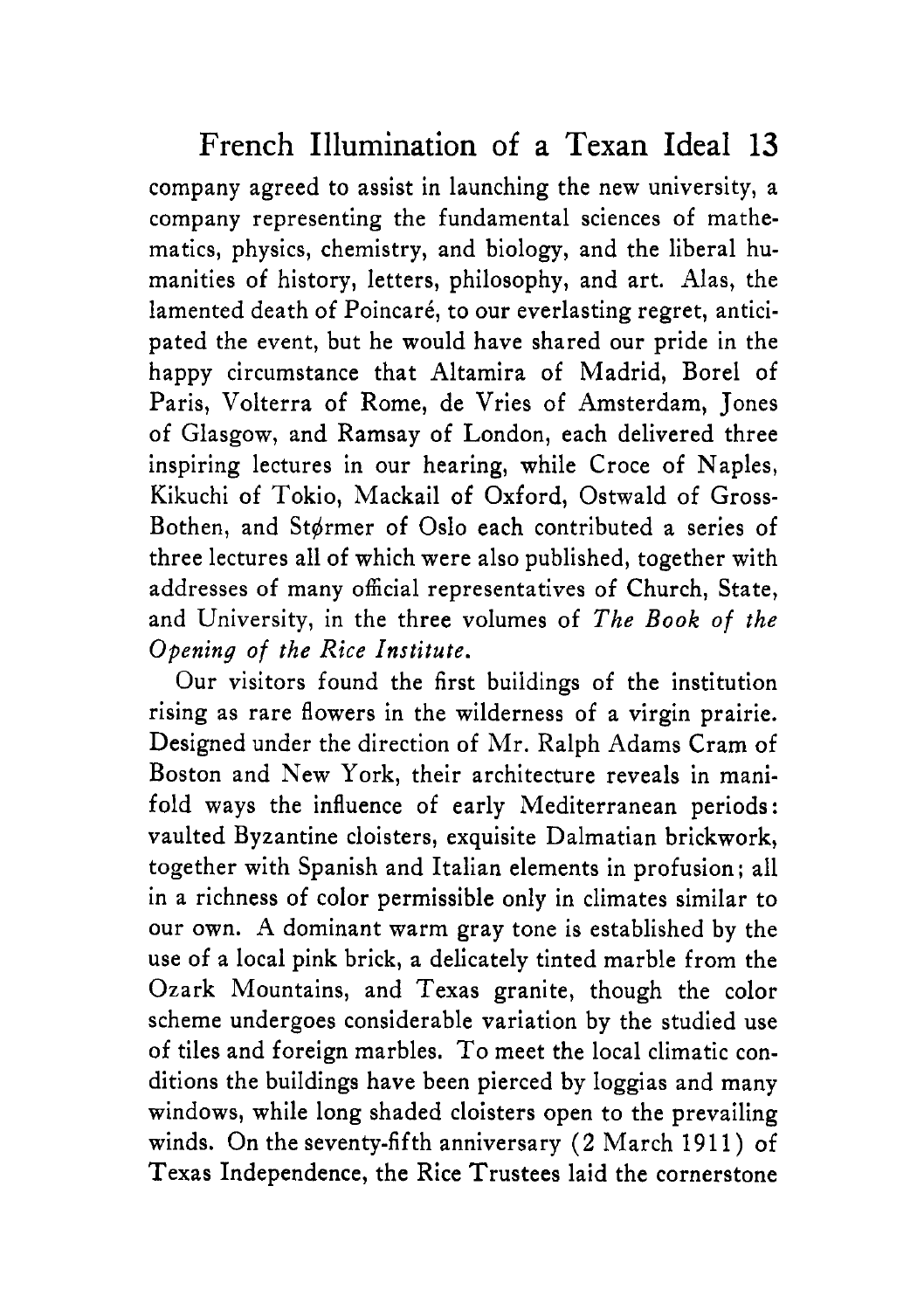of the first building, which bears what is perhaps the best expression of the spirit of science in any tongue: a Greek inscription in Byzantine lettering, from the *Praeparatio Evangelica* of Eusebius Pamphili, the first historian of the Church, which in English translation reads : " 'Rather,' said Democritus, 'would I discover the cause of one fact than become King of the Persians,' " a declaration made at a time when to be king of the Persians was to rule the world.

That same spirit of disinterested devotion to pure science and to humane learning was further expressed in carvings of symbolic figures to science and religion, bearing the respective inscriptions :

**If** we properly observe celestial phenomena we may demonstrate the laws which regulate them.---Aristotle ;

Love, beauty, joy, and worship are forever building, unbuilding, and rebuilding in each man's soul.-Plotinus;

and carved panels, bearing effigies of Homer and Newton and Leonard0 da Vinci, representatives of letters, science, and art, and carrying in turn the following quotations:

The thing that one says well goes forth with a voice unto everlasting.---Pindar, Mackail's translation;

Speak to the earth and it shall teach thee! $-$ Job;

The chief function of art is to make gentle the life of the world.-Anonymous.

Moreover, on the caps of the granite columns supporting the arches of the first cloister appear the heads of sixteen founders, leaders, and pioneers: in religion, St. Paul; in history, Thucydides; in philosophy, Immanuel Kant; in art, Michelangelo. In jurisprudence, Thomas Jefferson ; in medicine, Pasteur ; in engineering, de Lesseps ; in commerce, Christopher Columbus. In mathematics, Sophus Lie; in physics, Kelvin; in chemistry, Mendeléeff; in biology, Charles Darwin. In aerodynamics, Samuel Langley; in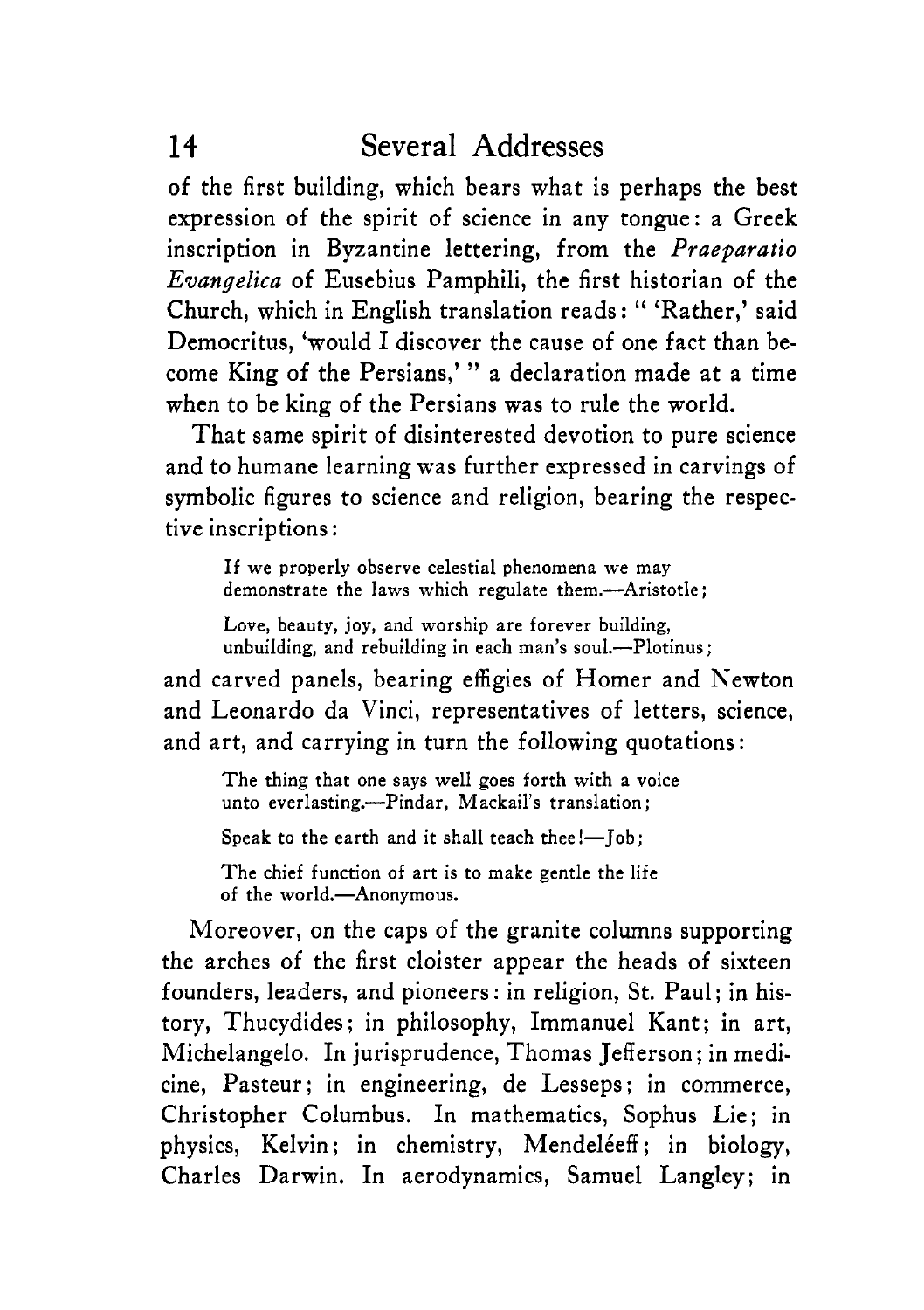French Illumination of a Texan Ideal 15 electric oscillations, Heinrich Hertz ; in eugenics, Richard Galton ; in radioactivity, Pierre Curie.

Such were some of the European backgrounds we sought to bring to consciousness in the first days of the new institution's life. We had scarcely rounded out two years of that local academic history when the world war broke in Europe. At our first commencement, in June, 19 16, our first bachelors were graduated. Before another year had rolled around these first graduates of ours were on their way to join your colors. And diplomas of our second annual commencement, in June, 1917, were actually awarded in American army training camps. Five years before we had begun in the simplest possible manner with seventy and seven students. Despite that modest beginning, and conservative growth thereafter, we had more than seven hundred in war service, not all of whom returned. We suffered, not as you suffered, but we suffered. We have our dead. We too have our honor roll of Rice soldiers in shining armor. We were for peace, and only when war seemed to become the price of peace did we go to war. Not all the objectives of the war were achieved, but some things were averted. I am still for peace, but to avert those things that were averted by the world war I would willingly go through that war again. I have no desire to see or to participate in another war, and I would do anything honorable within my power to prevent my country's going to war, but if my country goes to war, I go to war. That we are done with war, I am by no means sure, but I very much wish that your country and mine might be forever done with war. And whenever I hear of rumors of war, I think of a remark Voltaire made at a time when a general war seemed imminent. "Won't it be necessary to make peace after the war? Why the devil don't they make it at once, then?"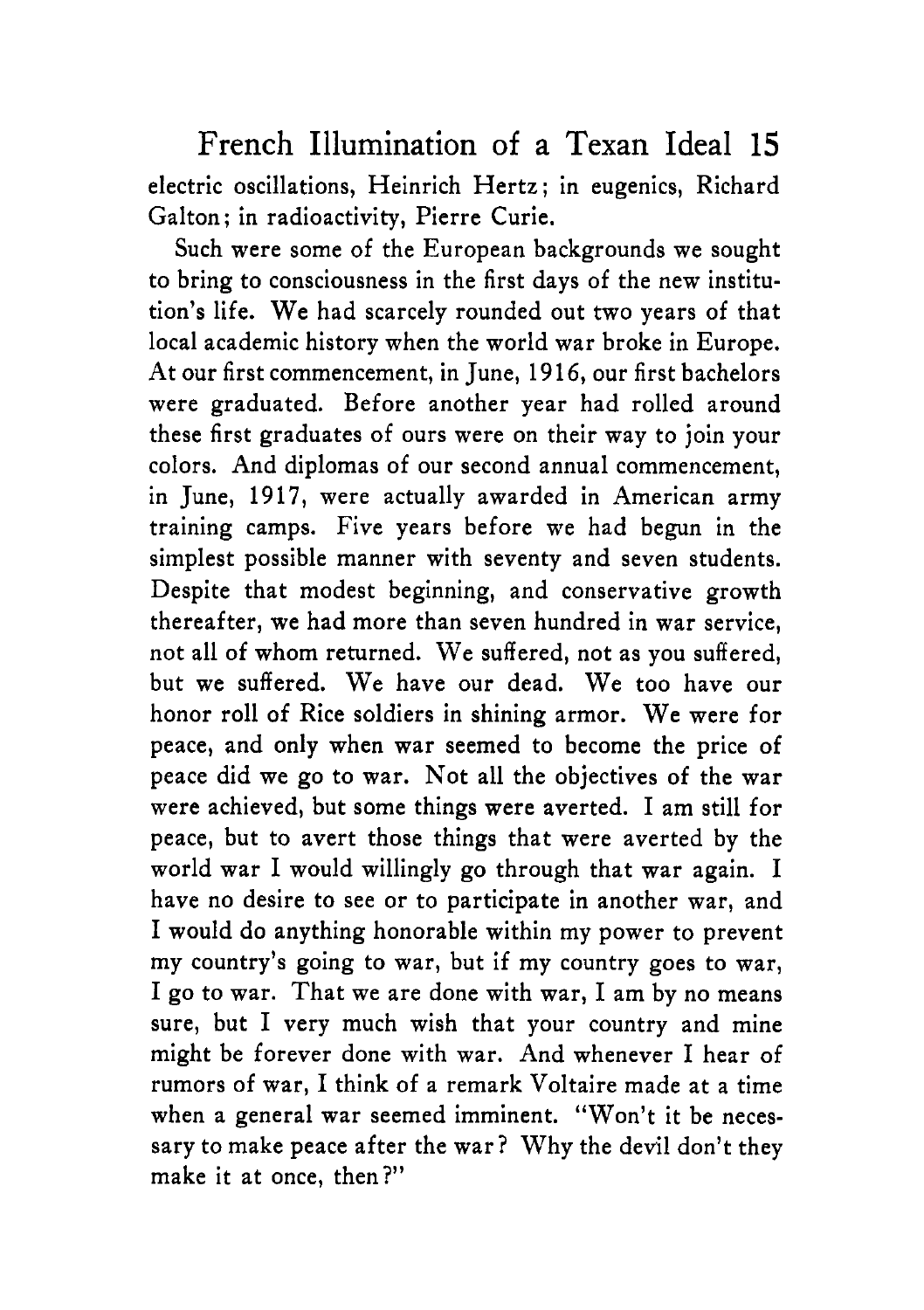Immediately after the world war the Rice Institute received visits, in November, 1918, from the British Educational Mission to the United States, and in December, 1918, from the Official French Mission to our country. To the Rice lectures and other local performances of the distinguished members of these foreign missions we devoted Volume VI of *The Rice Institute Pamphlet.* From the contents of that volume I would cite in particular three lectures of Professor Louis Cazamian of the University of Paris on "The Mind of France," entitled, respectively, "The Unity of France," "The Personality of France," and "The France of Today and Tomorrow"; and I would also cite the lecture of Mme. Louis Cazamian on "The French Woman and Her Family Life," together with the illustrated lecture on "Tradition in French Music,'' given by M. Charles Koechlin, with the assistance of Mme. Cazamian.

Nor in the intervening period has a year passed without the presence at the Rice Institute of one or more French scholars or scientists either for a course of lectures or for residence with us for a season or a semester. They have been drawn not only from France, but from time to time French scholars have come to us from Brussels, Strasbourg, and other centers of learning. Our own local activities in these respects have been supplemented and strengthened by visiting lecturers of the Alliance Française, the Institute of International Education, and similar organizations. And *The Rice Institute Pamphlet* has carried, in addition to French contributions already mentioned in previous paragraphs, lectures or courses of lectures by Mlle. Nadia Boulanger, MM. Cazamian (2 courses), de Cartier, Chamard, Guérard (2 courses), Hadamard (2 courses), Honegger, Mandelbroit, Moraud (2 courses), Ravel, de Reul, and de la Vallée Poussin.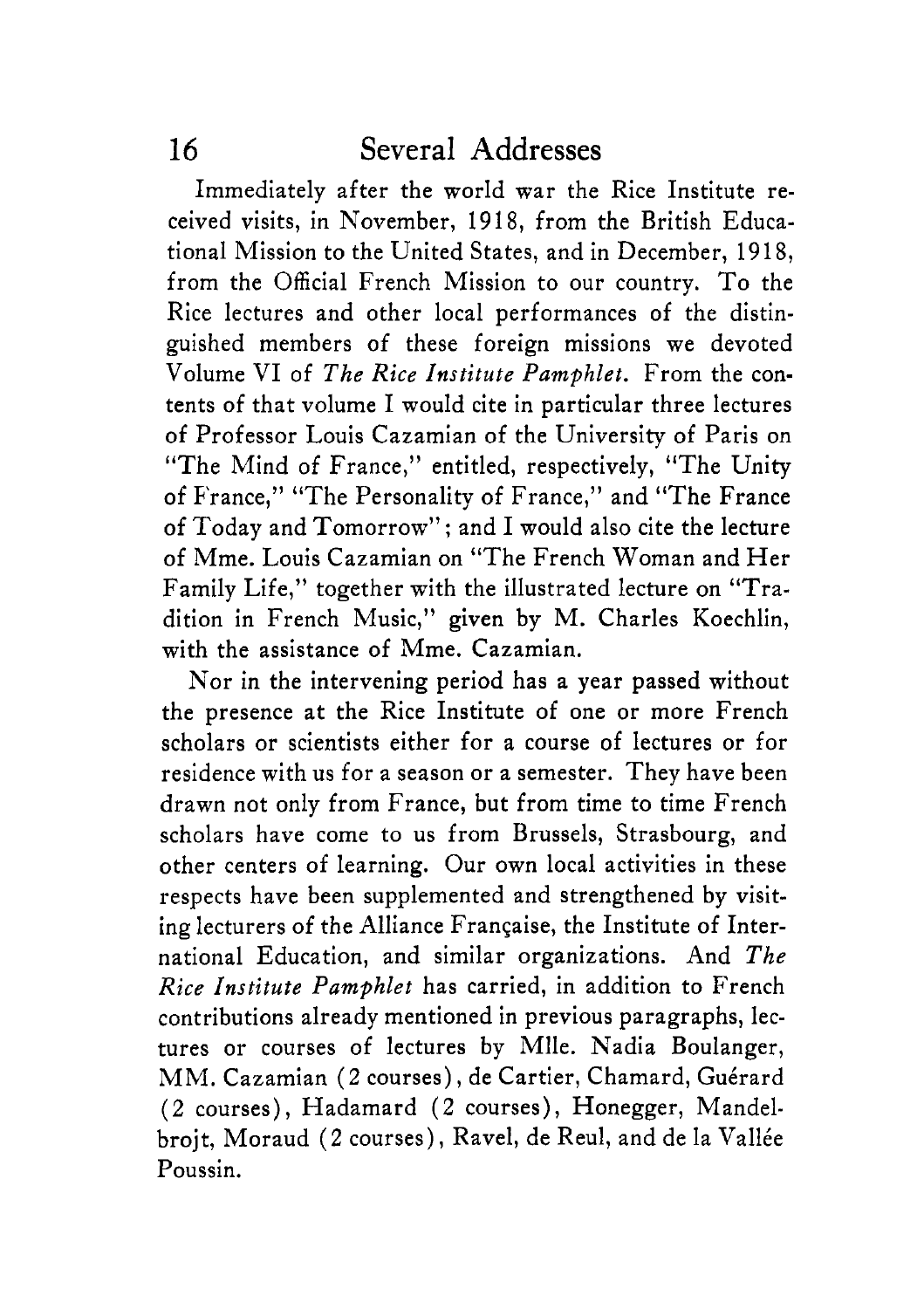Among many other memorable French performances at the Rice Institute which could not be captured for print in our permanent record, I would recall eloquent lectures by M. F. Funck-Brentano, de l'Institut, the late M. Gaston Chérau, de l'Académie Goncourt, M. Jean Massart, the botanist, M. Gaston Rageot, then Président de la Société des Gens de Lettres, M. Louis Réau, Directeur de la *Gazette* des Beaux-Arts, M. Émile Ripert, de l'Académie de Marseille, M. Firmin Roz, de l'Institut, M. Léon Vallas, man of letters, an exciting interview on the occasion of the informing lecture of M. André Siegfried, professor at the École des Sciences politiques, and an incomparable discourse, by the present director of the *Mercure de France,* M. Georges Duhamel, de l'Académie française, on the contemporary novel, made with all the brilliance of an ascending star of the first magnitude.

More recently, indeed almost exactly three months ago to **a** day, we had the honor of receiving at the Rice Institute, for a day's visit plus an evening and a morning, the brilliant company constituting the Mission Nationale Française Cavelier de La Salle, and the accompanying delegation of French-Canadians. I need hardly remind you that the de La Salle Mission was organized and conducted under the Presidency of M. André Chevrillon, M. le Marquis de Créqui Montfort, and M. Gabriel Louis-Jaray. We had the pleasure and privilege of welcoming our visitors on their arrival at a Reception arranged by the several French Societies of Houston, and again later, in the City Hall of Houston, at the Battlefield of San Jacinto, in the Faculty Chamber, Faculty Club, and Amphitheatres of the Rice Institute, at a Luncheon offered by the Rice Trustees, and a Dinner given by the Directors of the Houston Chamber of Commerce. These very distinguished ladies and gentlemen of the de La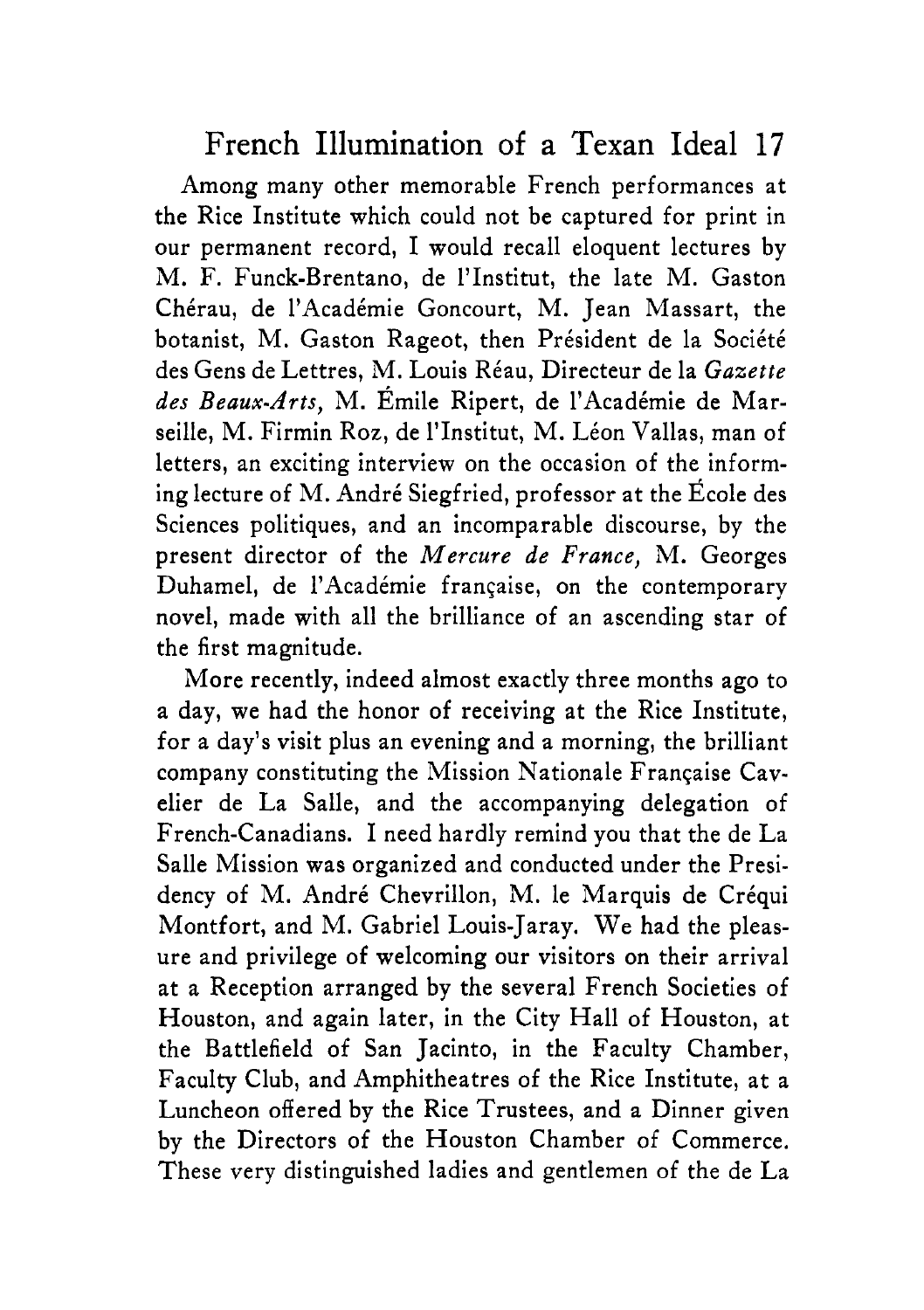Salle Mission were recounting the adventures, retracing the trails, recovering the achievements of early compatriots of theirs in the new world of the West. They were bearing gifts for remembrance of their country, of their history, and of ours. In particular, they were carrying a bust of de La Salle to the Capital of the Commonwealth of Texas in commemoration of the two hundred and fiftieth anniversary of his death, which occurred in Texas on March 19, 1687.

Of de La Salle we may fashion a legend not unlike the ancient legend of Ulysses. "Many were the men whose cities he saw and whose mind he learnt," said Homer of Ulysses. The cities that Ulysses saw were already built, and the men that he knew were alive, but de La Salle looked forward and dipped into the future far as human eye could see. It was of cities yet to be, of men and minds still to come that de La Salle had penetrating and prophetic vision.

The day of the arrival in Houston of the de La Salle Mission, these latter-day French missionaries of religion and letters, of science and art, of commerce and industry, dedicated at Liberty, Texas, en route, a memorial to some six hundred of Napoleon's soldiers who in 1818 founded a settlement in that vicinity. The morning after their arrival in Houston they brought to the Battlefield of San Jacinto a bronze palm further to commemorate a most significant event in the history of freedom. For on that battlefield arose the Republic of Texas one hundred and one years ago. France was the first of the nations officially to recognize the Republic of Texas. **A** warm renewal of that recognition we witnessed on the part of the de La Salle Mission. Citizens of France in a kinsmanship of spirit again joined hands with citizens of Texas. The utterance of General Perrier on that occasion was a most moving utterance, and the benediction of Vicar-General Boisard, representing the Arch-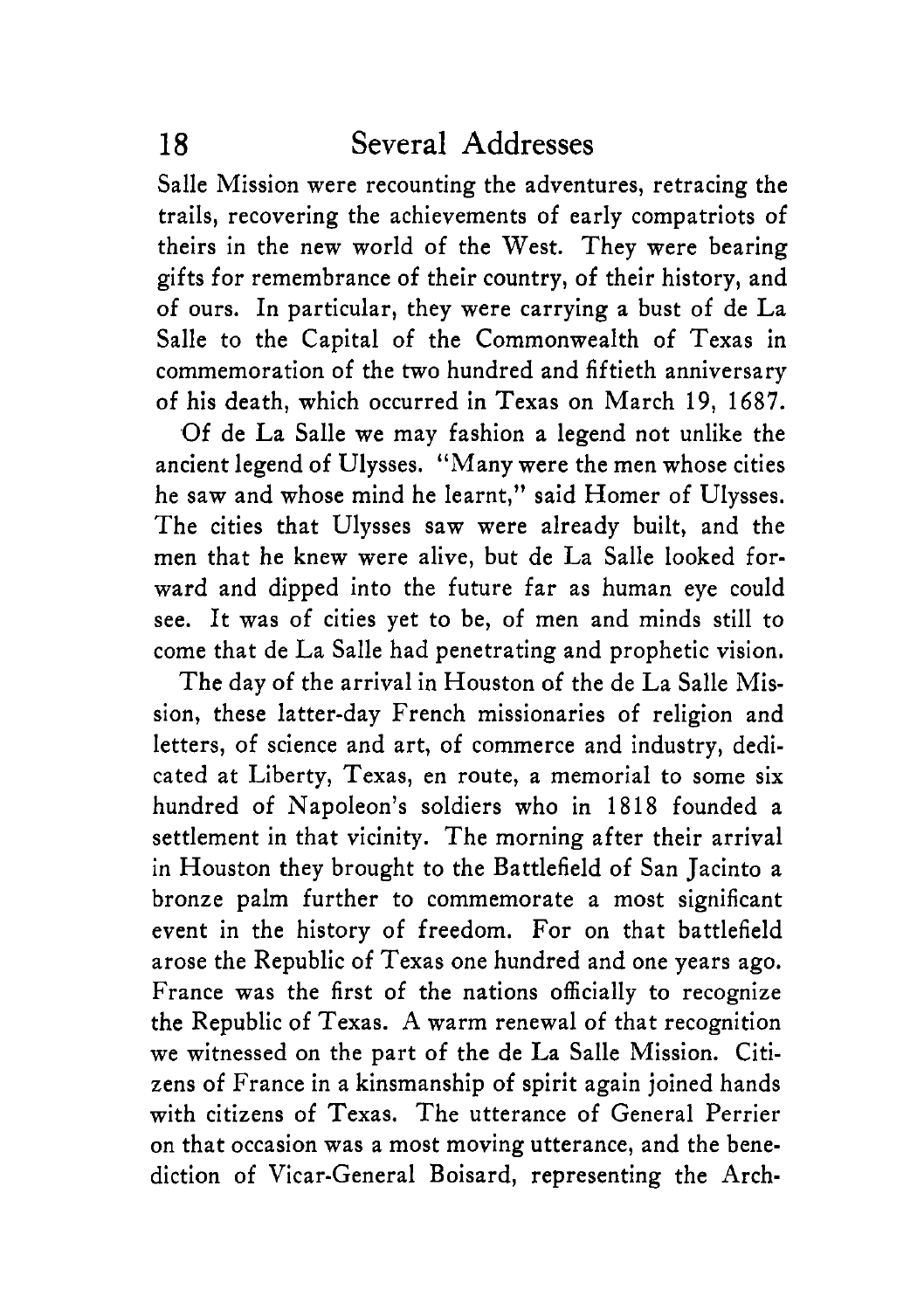bishop of Paris, was a most blessed benediction alike to the dead and the living. Today citizens of France and citizens of America may well pledge anew their loyalty to the ideals of representative government under liberty, equality, fraternity, pledge anew their resolution and determination in the words of Lincoln that government of the people, for the people, by the people shall not perish from the earth.

Of the visit with which the de La Salle Mission honored the Rice Institute, I have brought to Paris a partial account published in the July, 1937, number of *The Rice Institute Pamphlet* quarterly, which has been dedicated exclusively to that object. This *Pamphlet* contains M. André Chevrillon's original disquisition on "De La Salle jusqu'à la prise de possession de la Louisiane," which, on our earnest request, the Dean of the French Academy most kindly presented to us with permission to publish. We regret that M. Chevrillon was obliged to reserve for other purposes his inspiring after-luncheon address in which he reviewed his experience of American universities over a period of nearly fifty years and as many as ten journeys to the United States. We also regret our inability to recover for the *Pamphlet*  the stirring, impromptu citations which M. Gabriel Louis-Jaray, Executive President of the Mission, made when presenting to the Rice Institute a replica of the beautiful de La Salle medal, together with reproductions of invaluable seventeenth-century maps tracing the earlier of French explorations on the North American continent, and a rare volume inscribed to Mrs. Edgar Odell Lovett with the autographs of all the members of the de La Salle Mission. And this July number of the *Pamphlet* would have been appreciably further enriched if it had been possible to obtain for publication the lyric rhapsody of reminiscences embodied in Professor Louis Cazamian's encyclopaedic "Appeal of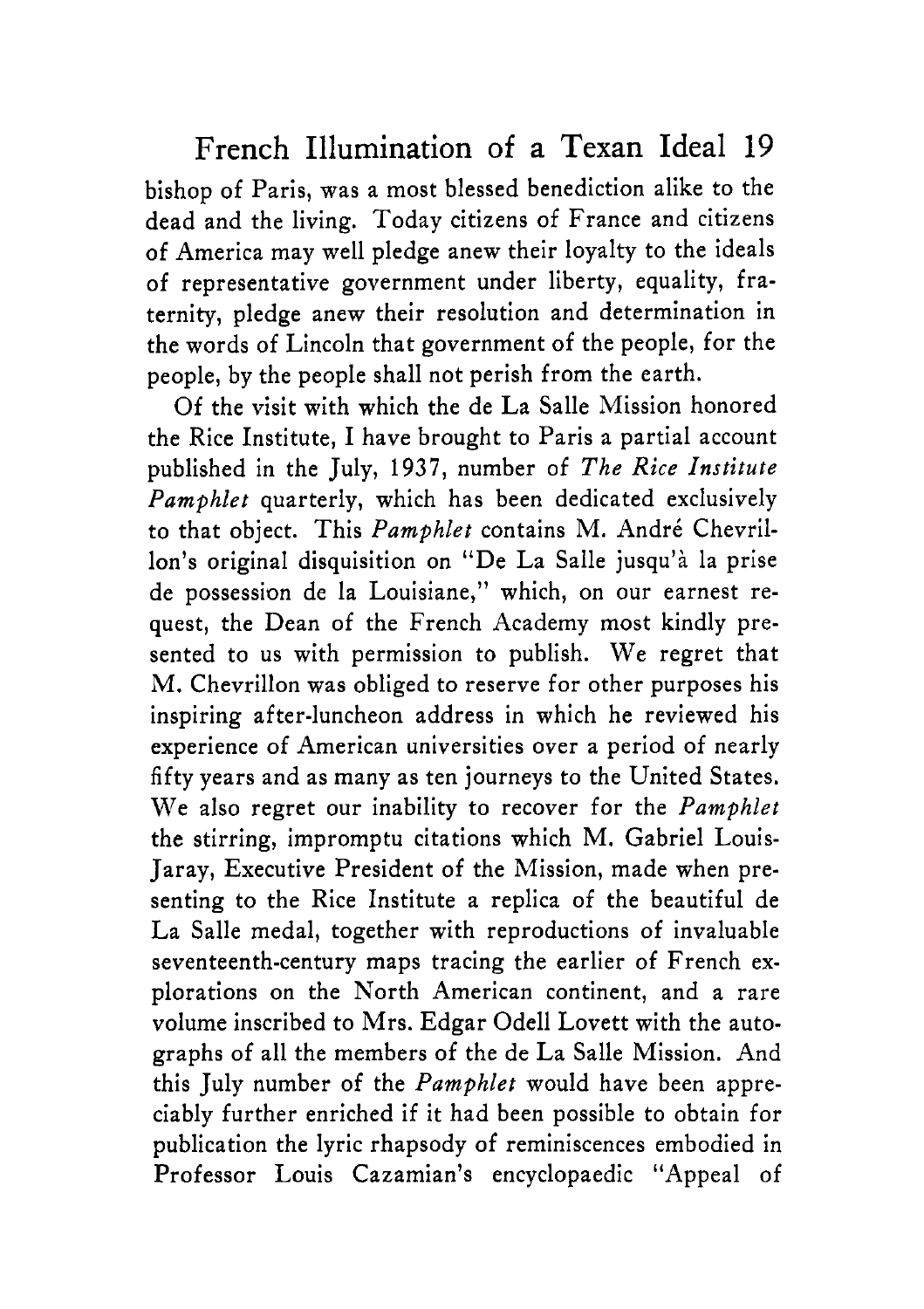Texas": the distinctive "Portrait de Cavelier de La Salle" so sympathetically drawn by M. Gabriel Louis-Jaray, and the luminous extemporaneous addresses of Mme. Marcelle Tinayre on "Le roman francais: ses tendances récentes," of Professor Henri Peyre, representing the University of Lyons, who spoke on the intellectual relations of France and the United States, and of M. l'Abbé Olivier Maurault, of the Canadian Mission, Rector of the University of Montreal, who recalled a surprising number of contacts which early French explorers in Canada also made in Texas.

In the commemorative *Pamphlet* of which I am speaking, **NI.** Chevrillon's memoir is followed by the text of a public lecture on "De La Salle's Last Days in Texas," delivered in advance of the de La Salle Mission's arrival by Professor Marcel Moraud of Rice; the morning discourse on "Life, Literature, and Spirituality in France," which Mme. Saint-René Taillandier kindly read in English in the Rice Faculty Chamber; and the four formal lectures prepared especially for delivery at the Rice Institute by representatives of the University of Paris and the Paris Academy of Sciences, namely, Professor Louis Cazamian's lecture in English on "Humour in Hamlet" ; Professor Fortunat Strowski's lecture in French entitled "Le Théâtre contemporain en France et ses tendances récentes": Professor René Maunier's lecture in French on "La société française et ses transformations récentes"; and the lecture of General Perrier, of the French Army, the Paris Academy of Sciences, and the Ecole Polytechnique, delivered in French under the title "Le développement de la géodésie de ses origines à nos jours."

The *Pamphlet* thus carries seven remarkable contributions from as many remarkable French scholars. It concludes with a facsimile of the original announcement of the personnel of the de La Salle Mission. We have pride in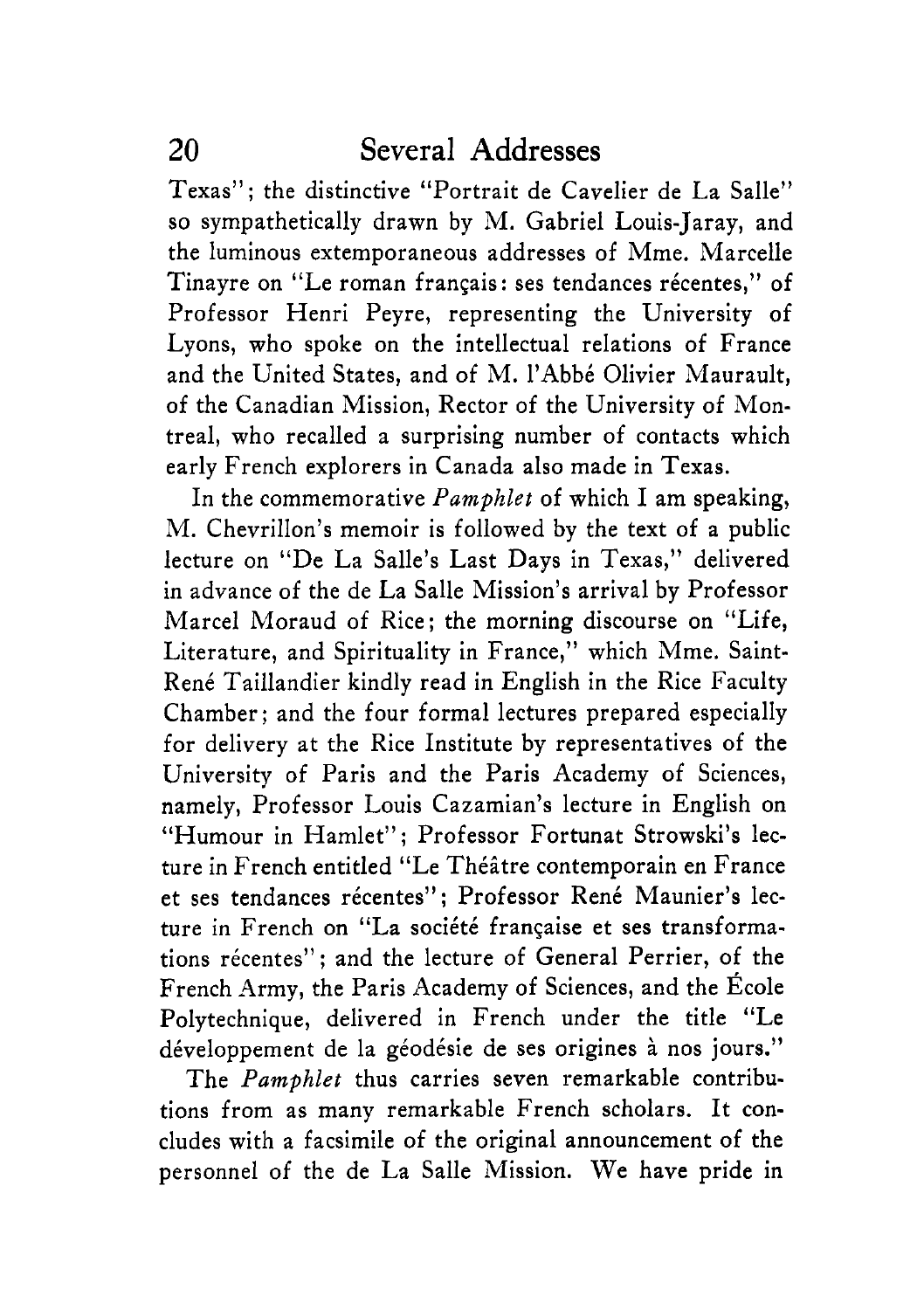distributing the *Pamphlet* in a considerable edition, free of charge, as usual, to a selected mailing list of scientists and publicists in our own country and abroad. It may be accepted, we hope, as a modest but very sincere return for the de La Salle Mission's very generous contribution to the academic history of the Rice Institute.

In conclusion, I should like to remind you that the founder of the Rice Institute, to whom I owe your favor and friendliness on this occasion, was a merchant. He was born in the state of Massachusetts, of Welsh and English forebears. In his youth he came to Texas to make his fortune. By habits of industry and thrift he made a fortune in Texas. He was not only a merchant, he was a builder of highways and cities and railroads in Texas. He anticipated for Houston a future as a world trading center. In the past, great trading centers have often been conspicuous centers of vigorous intellectual life : Athens, Florence, Venice, and Amsterdam were cities great in commerce, but, inspired by the love of truth and beauty, they stimulated and sustained the finest aspirations of poets, scholars, and artists within their walls. Mr. Rice hoped that his adopted city of Houston would ultimately become the Athens, Florence, Venice, or Amsterdam of the southwest section of the United States of America, and to that high end he gave the city of his adoption a powerful impetus.

From Petra, Burgon's "rose-red city half as old as Time," to "Petroleum City," built overnight, there are cities and cities and cities, alike in space and time : cities of arms, cities of kings, cities of government, cities of pleasure and leisure, cities of commerce and industry, beautiful cities of art, holy cities of cathedrals and convents, university cities of letters and science. Not every city of the globe may qualify for admission to all of these classes, but I believe that the city